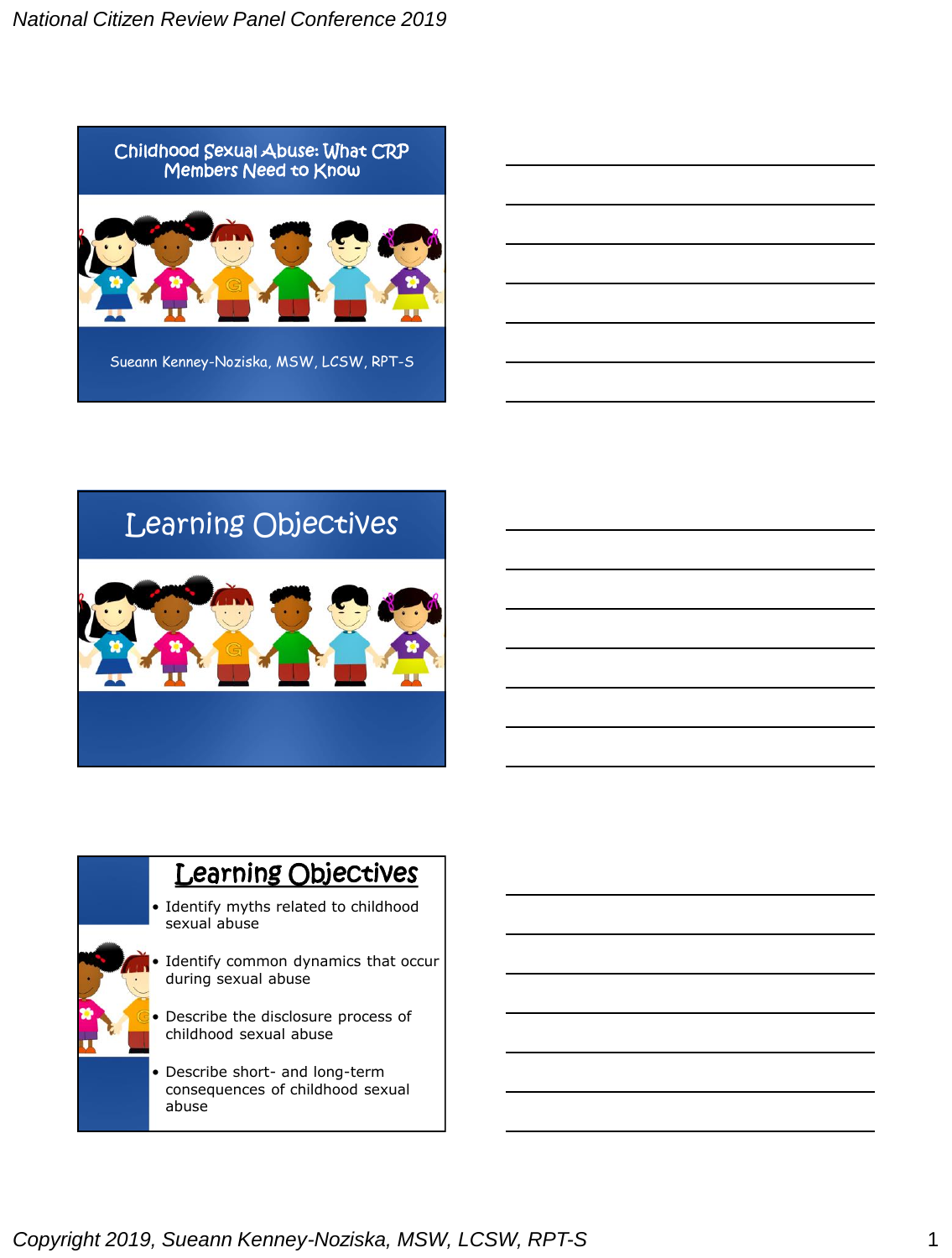





## Sexual Abuse Facts & Stats

- 1 in 10 children will be sexually abused before they are 18
- There are 42 million survivors of sexual abuse in the United States
- 90% of abused children know their abuser
- Identified incidents of child sexual abuse decreased 47% from 1993 to 2006
- Only 4%-8% of sexual abuse allegations are false

(Darkness to Light, 2018)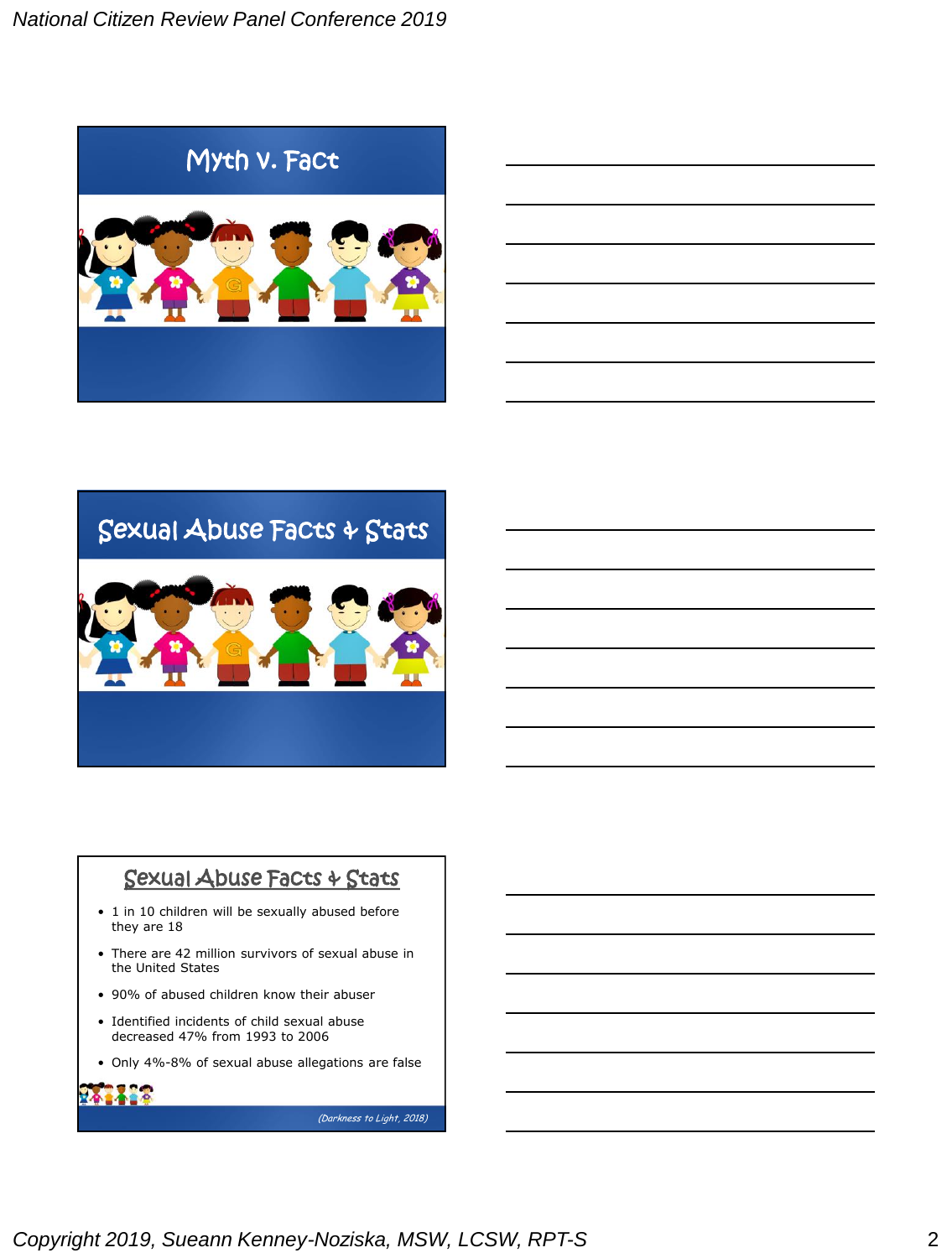

## Child Sexual Abuse Accommodation Syndrome

- •Secrecy
- •Helplessness
- •Entrapment & accommodation
- •Delayed disclosure
- •Retraction

241418

(Summit, 1983)

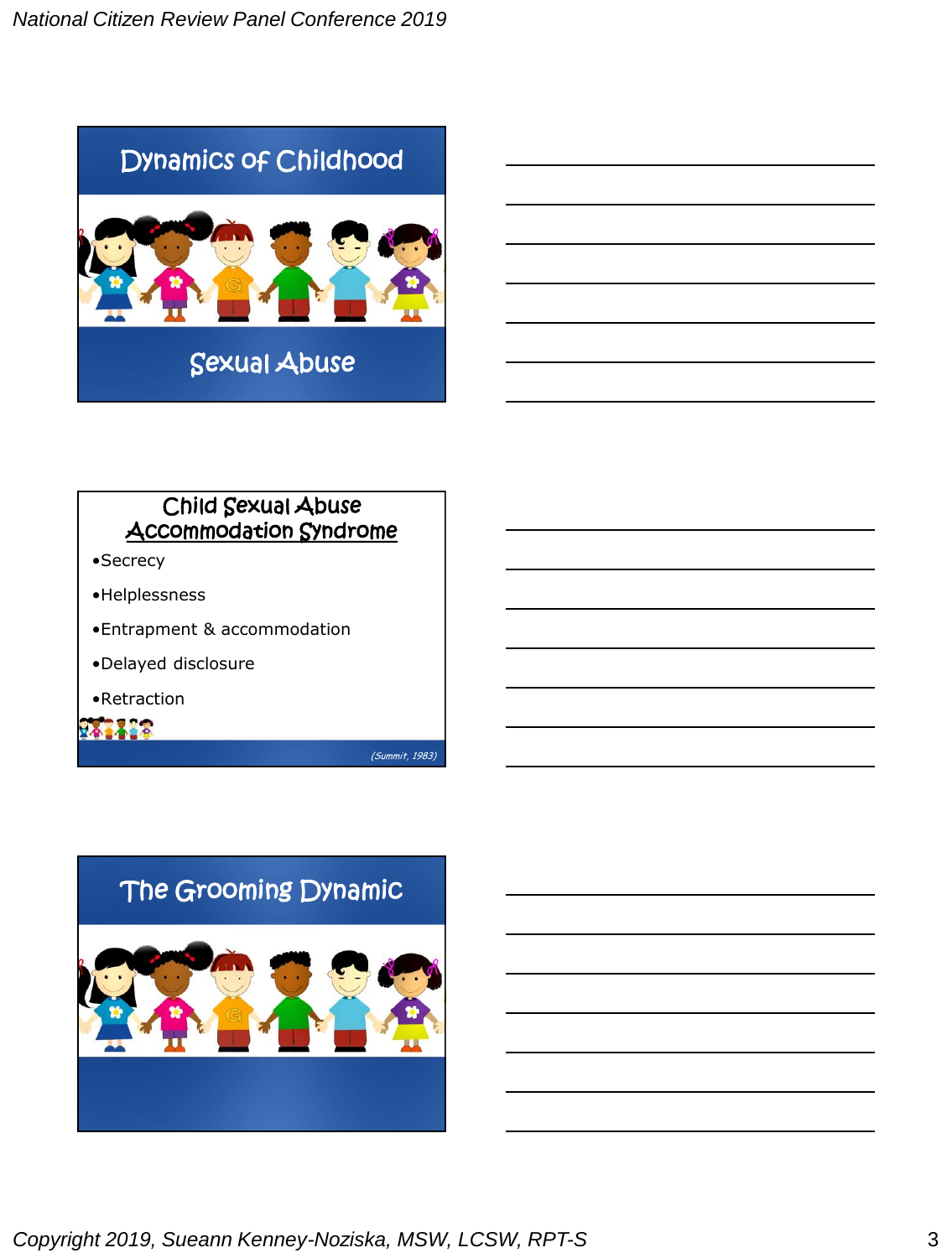# Grooming Dynamic

- Identify & target the victim
- Gain trust & access
- Play a role in the child's life
- Isolate the child
- Create secrecy around the relationship
- Initiate sexual contact
- Control the relationship

**ALACA** 

(National Center for Victims of Crime, 2016)

# Disclosures of Sexual Abuse

## Disclosures of Sexual Abuse

- Victims often delay disclosure or fail to disclose altogether
- Disclosure of sexual abuse is a process rather than a single event
- Children do not give one detailed, clear account of abuse
- Disclosures generally unfold gradually
- Children typically "test" reactions and present the abuse in a series of "hints"

22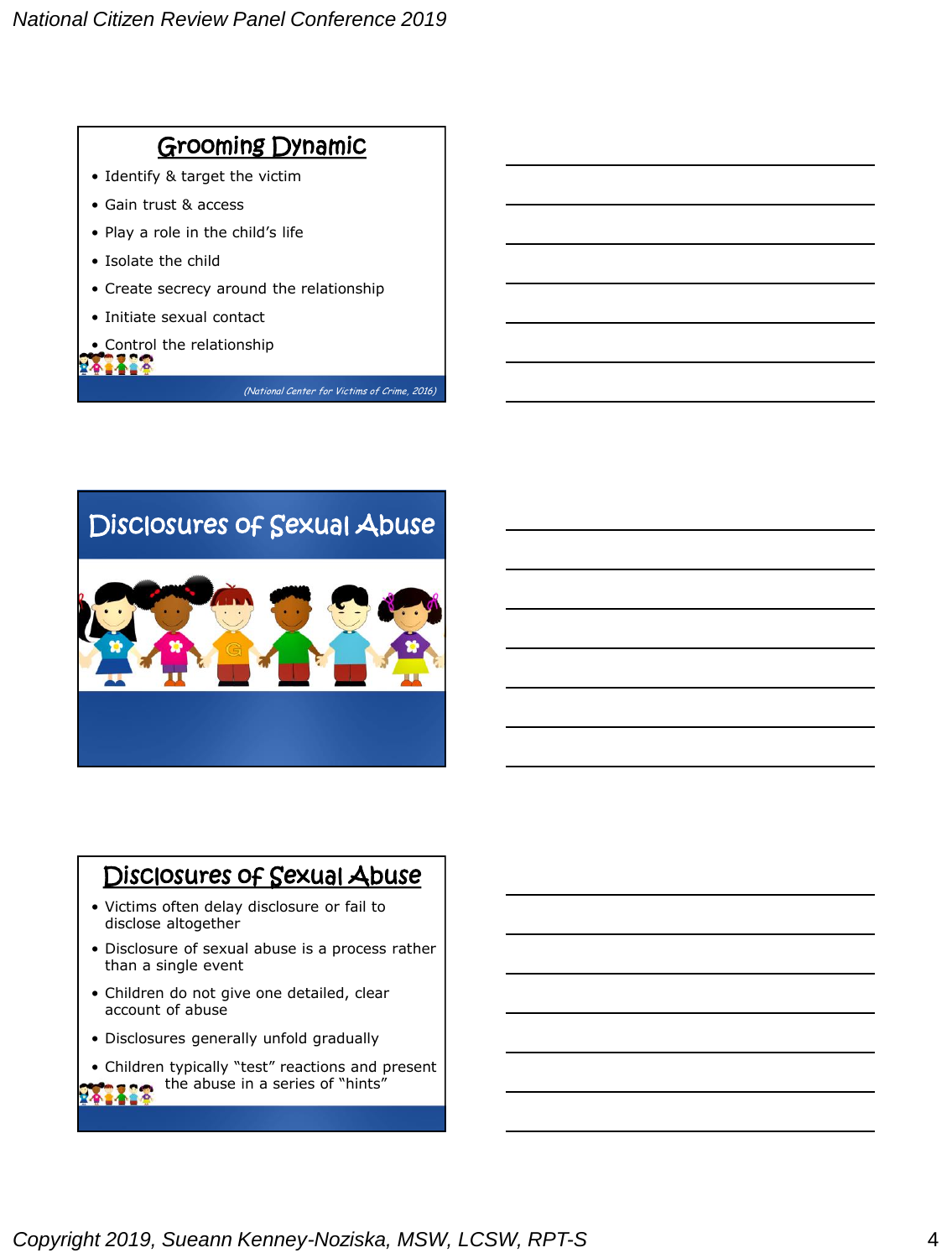



## Impact of Childhood Sexual Abuse

- Adverse childhood experiences (CDC, 2019)
- Lifetime cost for survivors of child maltreatment is \$210,012 (Fang et al., 2012)
- Victims of CSA are a heterogenous population (Saunders, 2012)
- CSA is recognized as a nonspecific risk factor (Kenney-Noziska, 2019)
- Associated with an increased risk of a lifetime diagnosis of multiple

psychiatric disorders (Chen et al., 2010)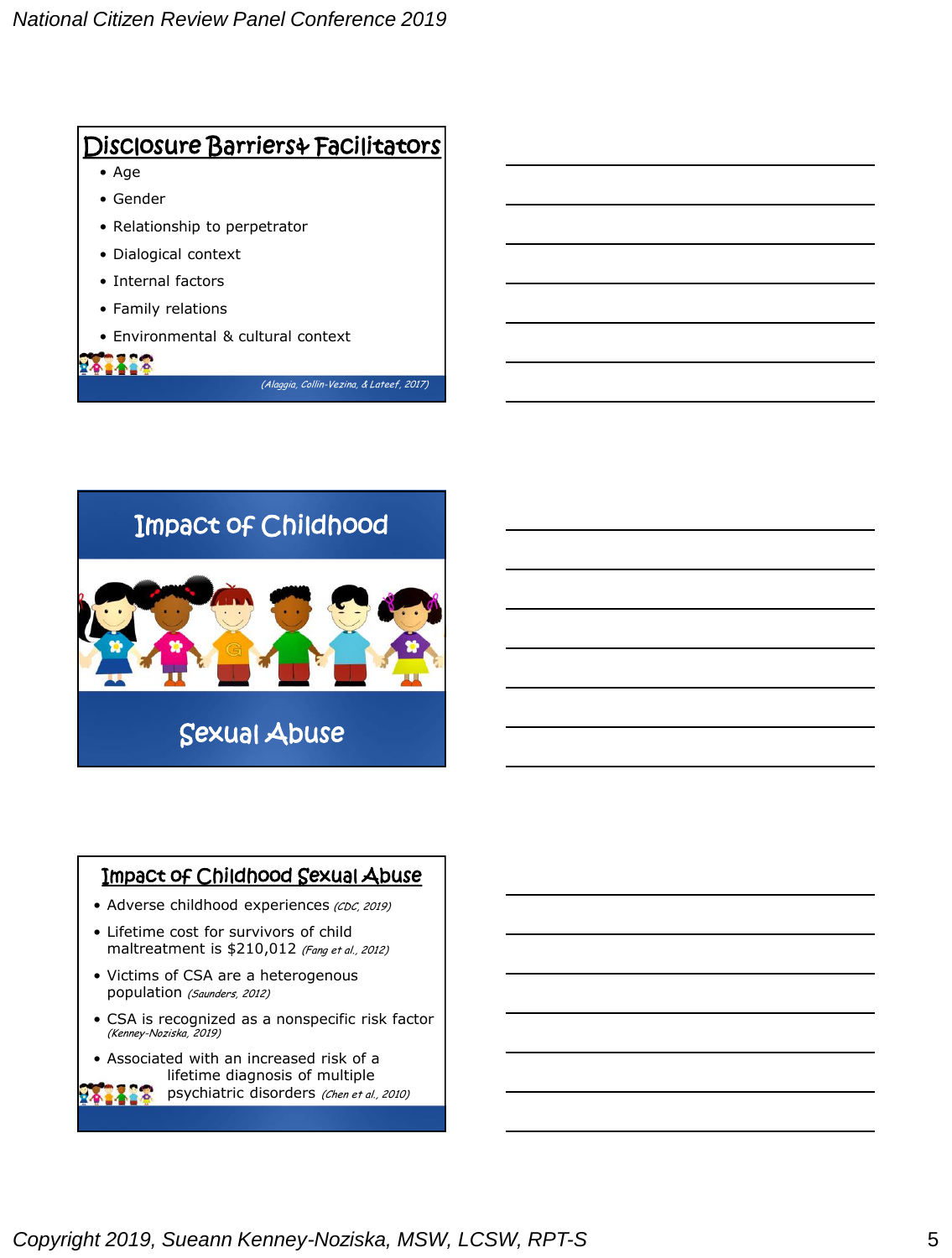## Impact of Childhood Sexual Abuse

- Common negative outcomes include PTSD symptoms, externalizing problems, and internalizing problems (Trask, Walsh & DiLillo, 2011)
- Depression, alcohol & substance abuse, eating disorders for women, and anxietyrelated disorders for men are also common (Cashmore & Shackle, 2013)
- Inverse relationship between childhood maltreatment and academic achievement

(National Children's Advocacy Center, 2019)

### Impact of Childhood Sexual Abuse

- There are varying risks for mental health problems
- Victim characteristics & abuse characteristics influence risk factors
- Sexual abuse is usually not the only trauma sustained
- Psychiatric comorbidity is common & has treatment implications

(Saunders, 2012)